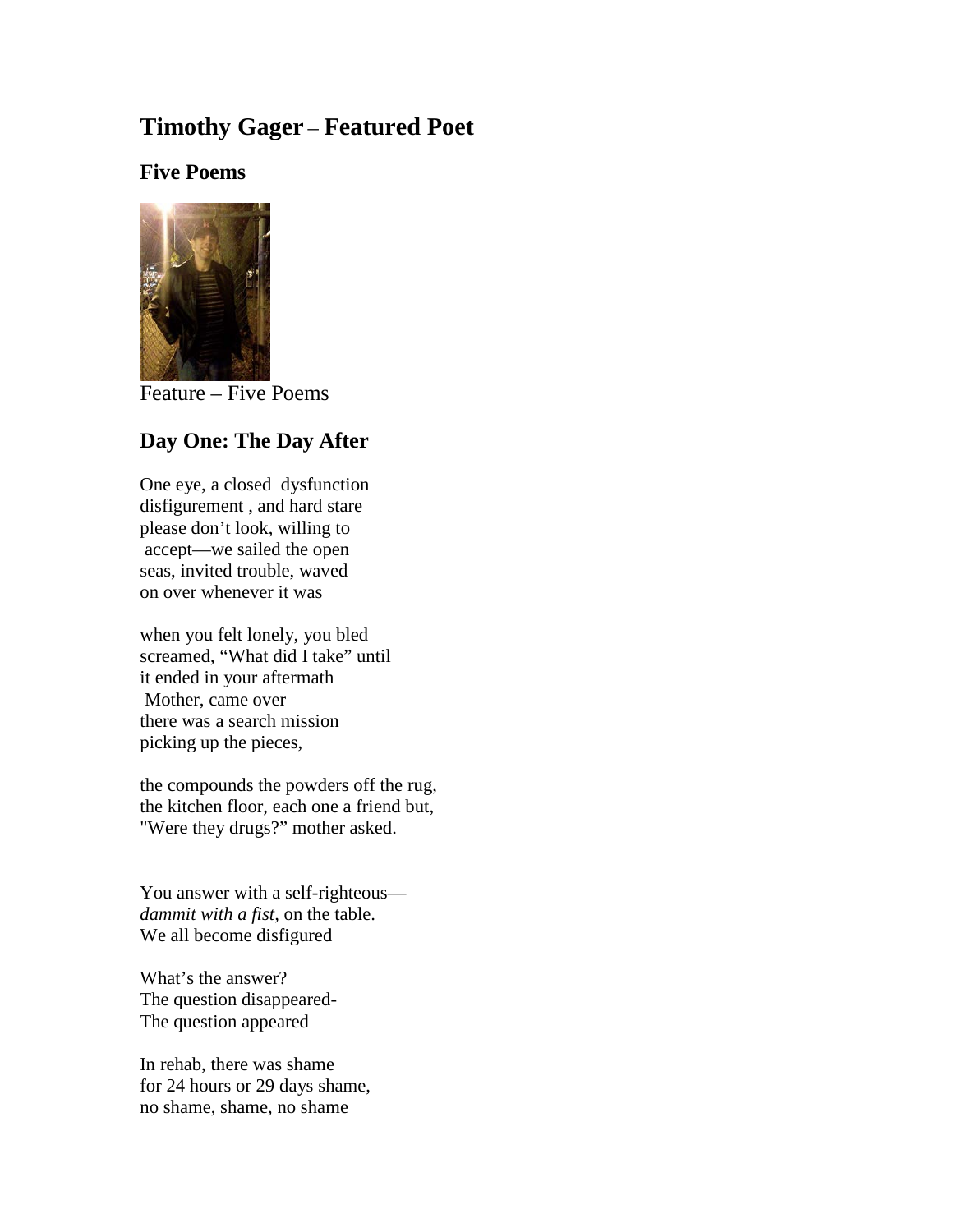#### **Red Barn**

there is no reason to go inside the Red Barn no need suspicion perception

how we turn will make America want to call it as is: Blood on a meat hook hanging from an adversary

# **Bringing a Monkey to Work**

Pluto was his name He arrived on your back

We've reigned cats and dogs here: never a monkey

Careful, you tell the boss, he might rip off your hypocrisy

now you're facing the music. Human Resources said that

no one is allowed to throw feces around this office, unfit for human

employment—how short is life? You should leave

Pluto will always be with you.